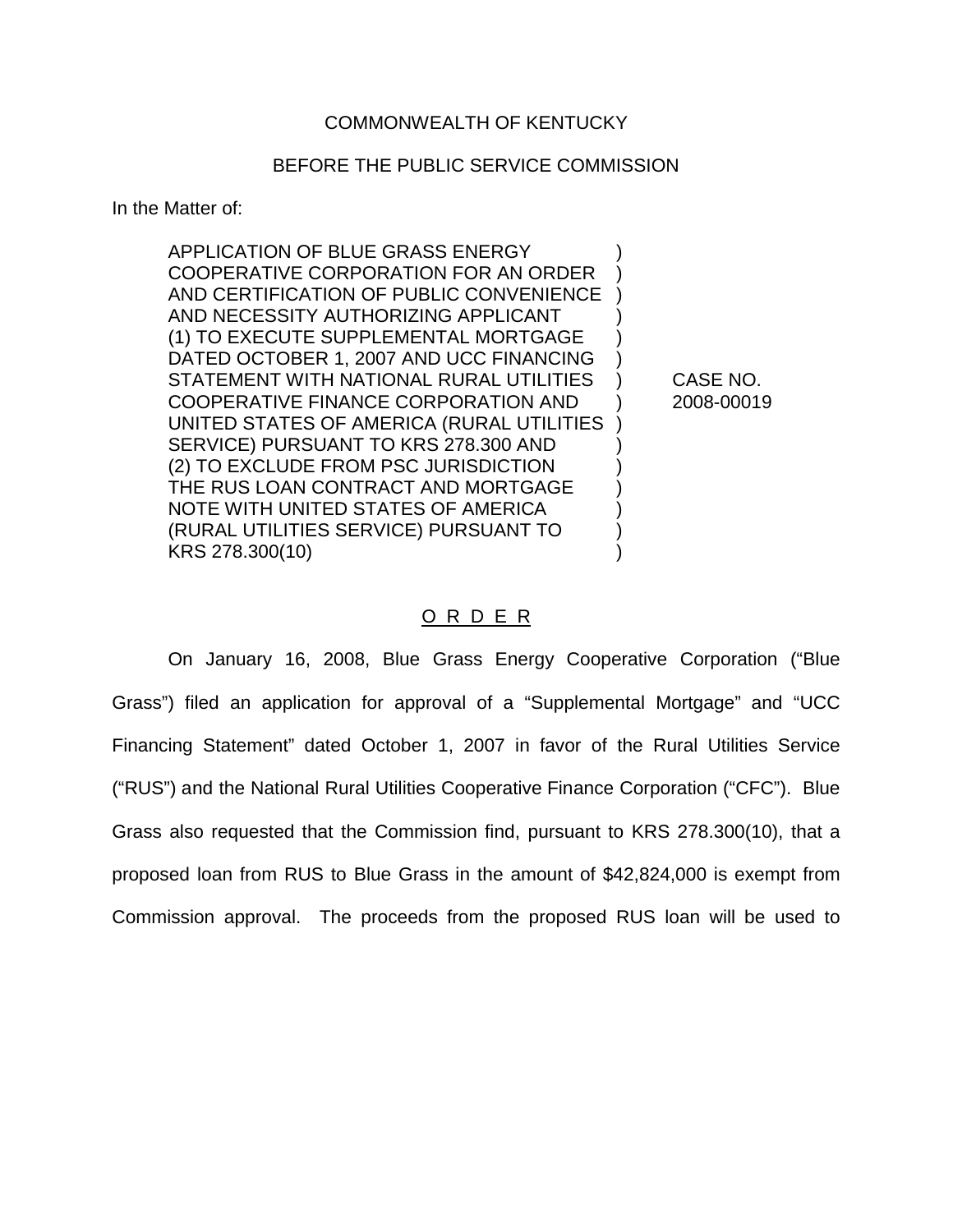finance Blue Grass's 2006-2009 Work Plan, which was approved by the Commission in Case No. 2006-00540.<sup>1</sup>

Blue Grass stated that it was not requesting approval of the mortgage note and loan contract with RUS because RUS is an agency of the federal government with supervisory authority over evidences of indebtedness. Pursuant to KRS 278.300(10), any evidences of indebtedness that are subject to the supervisory authority of a federal agency are exempt from Commission approval. Blue Grass further stated that it was requesting approval of the Supplemental Mortgage and UCC Financing Statement because CFC is a party to those documents. CFC is neither controlled by, nor an agency of, the federal government and, consequently, the exemption set forth in KRS 278.300(10) is not applicable to CFC.

Based on the evidence of record and being otherwise sufficiently advised, the Commission finds that:

1. RUS is an agency of the federal government with supervisory authority over evidences of indebtedness and, under KRS 278.300(10), the mortgage note and loan contract with RUS are exempt from Commission approval.

2. The Supplement Mortgage and UCC Financing Statement reflect existing debt Blue Grass owes CFC that was previously approved by the Commission and does not involve the issuance of new CFC debt to Blue Grass.

 $1$  Case No. 2006-00540, Application of Blue Grass Energy Cooperative Corporation for a Certificate of Public Convenience and Necessity to Construct Facilities According to the Applicants 10/01/2006  $\sim$  09/30/2009 Construction Work Plan, final Order dated April 20, 2007.